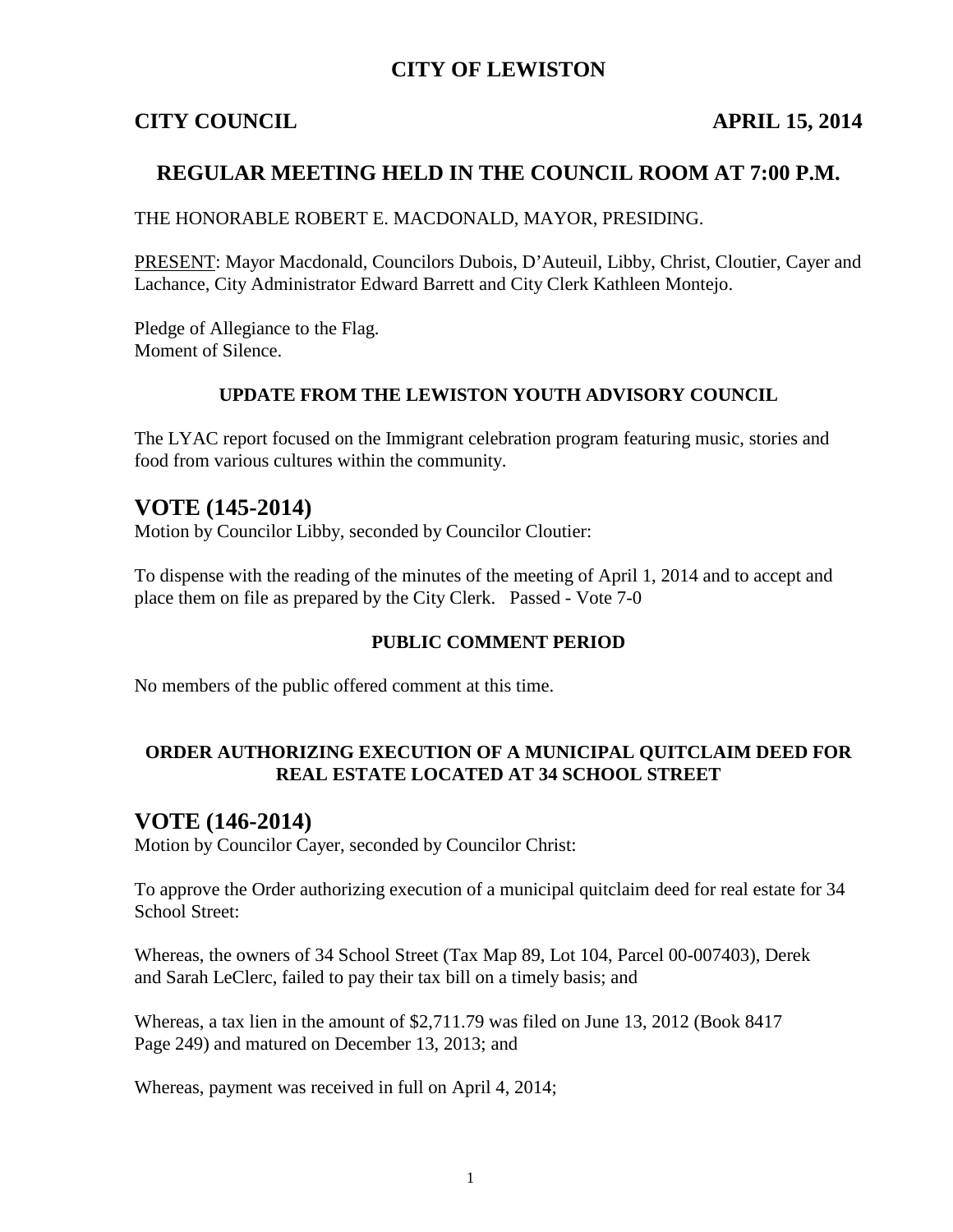Now, Therefore, Be It Ordered by the City Council of the City of Lewiston, that a quitclaim be issued for 34 School Street to release the City's interest in the property to the Central Maine Federal Credit Union to allow for a real estate sale closing on this property.

Passed - Vote 7-0

### **ELIMINATION OF PENDING ORDER OF CONDEMNATION FOR EMINENT DOMAIN PRODCEEDINGS FOR THE PROPERTY AT 44 STRAWBERRY AVENUE**

# **VOTE (147-2014)**

Motion by Councilor Cayer, seconded by Councilor Christ:

To postpone indefinitely the Order of Condemnation for eminent domain proceedings for 44 Strawberry Avenue. Passed - Vote 7-0

### **RESOLVE SUPPORTING THE MAINE EMERGENCY MANAGEMENT AGENCY'S ADVOCACY FOR A CHANGE IN THE FEDERAL EMERGENCY MANAGEMENT AGENCY'S WINTER STORM POLICY**

# **VOTE (148-2014)**

Motion by Councilor Cayer, seconded by Councilor Christ:

To approve the Resolve supporting the Maine Emergency Management Agency's Advocacy for a change in the Federal Emergency Management Agency's Winter Storm Policy:

Whereas, the City of Lewiston been recognized by representatives of the Androscoggin Emergency Management Agency and Maine Emergency Management Agency (MEMA) as having experienced extraordinary costly ice storm impacts as the result of the unabated winter storms that occurred during the period of December  $21<sup>st</sup>$ , 2013 thru January 1st 2014; and

Whereas, Governor LePage submitted a request for disaster assistance to the Federal Emergency Management Agency (FEMA) that recognized the impact of these storms on depleted state and municipal winter maintenance budgets for snow and ice removal and emergency winter road maintenance and repair; and

Whereas, FEMA denied this request after designating road treatment costs as ineligible based on FEMA's Snow Assistance and Severe Winter Storm Policy that excludes expenditures for sand, salt, and snow and ice road treatment unless there is record or near-record snowfall; and

Whereas, the FEMA definition of a severe winter storm is an event that occurs during the winter season and includes one or more of the following conditions: snow, ice, high winds, blizzard conditions, and other wintry conditions and that causes substantial physical damages or loss to property where Municipal and State governments demonstrate that the capabilities to effectively respond to the event are or will be exceeded; and

Whereas, the City of Lewiston and other affected communities in Androscoggin County disagree with FEMA's interpretation of this policy as it applies to ice storms and advocates for an "ice storm" policy addendum to be retroactively effective for the requested dates of December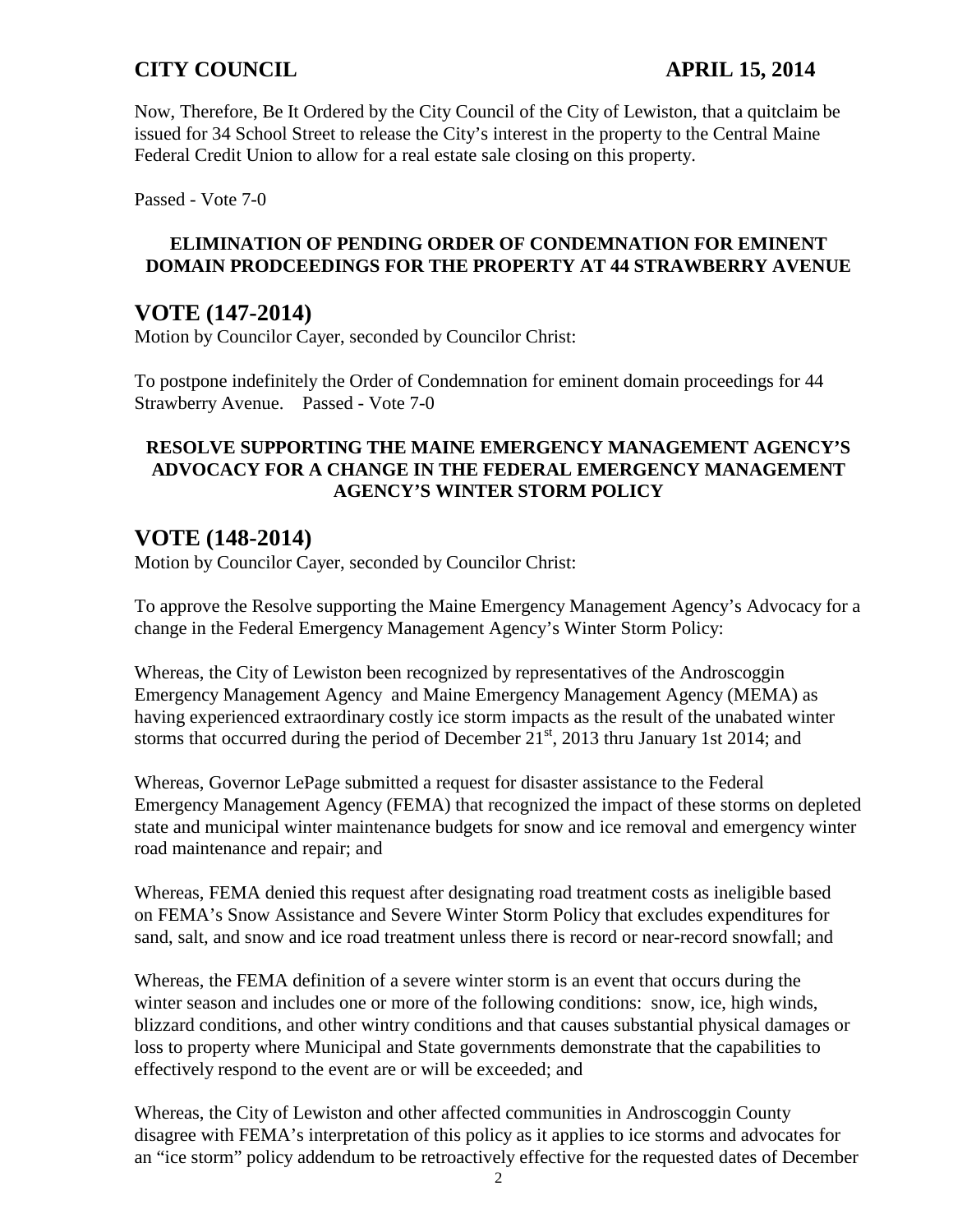21, 2103 thru January 1, 2014; and

Whereas, the original, understandable, intent of FEMA Policy 9523.1 is that northern States, such as Maine, which are equipped and budget for winter snowstorms should meet a very high standard to have a snowstorm qualify as a disaster. However, an ice storm with prolonged power outages in freezing conditions poses a more extreme threat to public safety in a northern climates than in a southern state where temperatures are likely to quickly moderate. Therefore, the application of Policy 9523.1 to ice storms has unintended negative consequences for northern states; and

Whereas, FEMA policy for other types of disasters, such as floods or hurricanes, treats cost associated with maintenance of all roads during and after the event for the purpose of emergency vehicle access as eligible for disaster assistance. In freezing temperatures, roads must be treated with sand and salt in order to carry out the emergency functions, including power restoration. Therefore, Policy 9523.1 is in conflict with other FEMA policies;

Now, Therefore, Be It Resolved by the City Council of the City of Lewiston that we support the efforts of the Maine Emergency Management Agency to advocate for an amendment to the FEMA storm policy that recognizes the significant financial hardships that can be imposed on communities located in northern climates by storms similar to those experienced between December 23, 2013 and January 1, 2014, even when such storm do not reach record or near record snowfall levels.

Be It Further Resolved that the City Clerk shall provide a copy of this resolve to both the Androscoggin Emergency Management Agency and the Maine Emergency Management Agency.

Passed - Vote 7-0

## **PUBLIC HEARING FOR A SPECIAL AMUSEMENT PERMIT FOR LITTLE JOE'S BAR & GRILL, 740 SABATTUS STREET**

Mayor Macdonald opened the public hearing to receive citizen input and comment. No members of the public spoke for or against this issue. The Mayor then closed the hearing.

# **VOTE (149-2014)**

Motion by Councilor Christ, seconded by Councilor Cloutier:

To grant a Special Amusement permit for live entertainment to Little Joe's Bar & Grill, 740 Sabattus Street. Passed - Vote 7-0

## **BUDGET PUBLIC HEARING FOR THE FISCAL YEAR 2015 BUDGET**

Mayor Macdonald opened the public hearing to receive citizen input and comment. No members of the public spoke for or against this issue. The Mayor then closed the hearing.

## **CONDEMNATION HEARING FOR THE BUILDING LOCATED AT 112 HOLLAND STREET**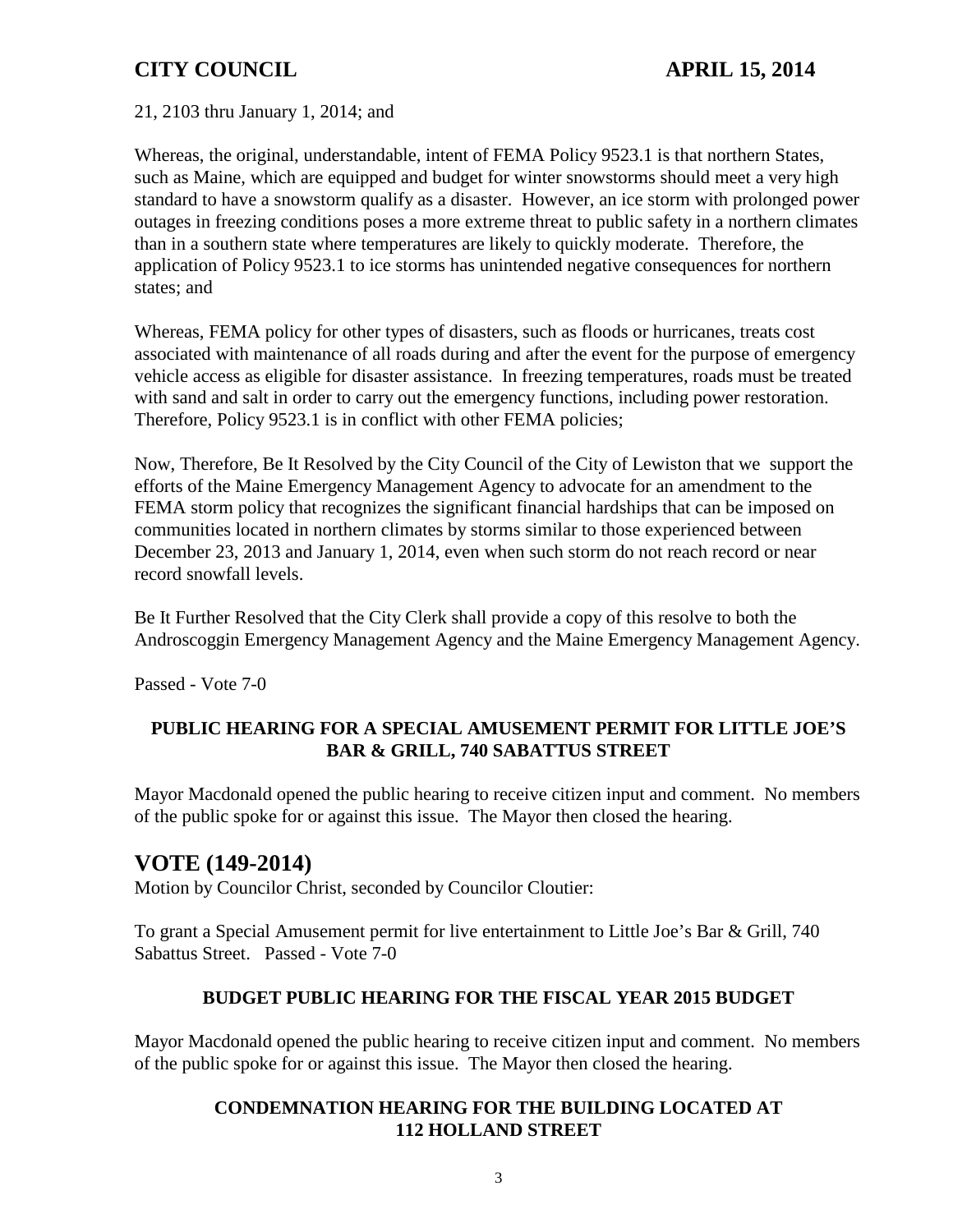David Hediger, Deputy Director of Planning and Code Enforcement, and Tom Maynard, Code Enforcement Officer, provided their professional background credentials regarding their working knowledge of building codes and building safety. Mr. Hediger and Mr. Maynard then reviewed the City's efforts to communicate with the building owners and to work with them to resolve the numerous outstanding safety violations. They then outlined the condition of the building noting it is unsafe for habitation and is a danger to the neighborhood. They also showed photographs documenting the code violations and safety concerns. No members of the Council personally know the property owners.

## **VOTE (150-2014)**

Motion by Councilor Cayer, seconded by Councilor Dubois:

With regard to the property at 112 Holland Street, to adopt the Findings of Fact, Conclusions of Law and Order of Demolition proposed by the City Planning and Code Enforcement Department, which Order establishes the corrective action to be taken by the property owner and the time frame for taking such action, and which authorizes the City Administrator to take such corrective action if the property owner fails to do so, and to recoup the City's costs through a special tax or collective action. Passed - Vote 7-0

#### **CONDEMNATION HEARING FOR THE BUILDING LOCATED AT 44 NICHOLS STREET**

David Hediger, Deputy Director of Planning and Code Enforcement, and Tom Maynard, Code Enforcement Officer, provided their professional background credentials regarding their working knowledge of building codes and building safety. Mr. Hediger and Mr. Maynard then reviewed the City's efforts to communicate with the building owners and to work with them to resolve the numerous outstanding safety violations. They then outlined the condition of the building noting it is unsafe for habitation and is a danger to the neighborhood. They also showed photographs documenting the code violations and safety concerns. No members of the Council personally know the property owners. Attorney Joseph Patrey was present representing Bank of America as the mortgage holder.

# **VOTE (151-2014)**

Motion by Councilor Cayer, seconded by Councilor Lachance:

With regard to the property at 44 Nichols Street, to adopt the Findings of Fact, Conclusions of Law and Order of Demolition proposed by the City Planning and Code Enforcement Department, which Order establishes the corrective action to be taken by the property owner and the time frame for taking such action, and which authorizes the City Administrator to take such corrective action if the property owner fails to do so, and to recoup the City's costs through a special tax or collective action. Passed – Vote 7-0

### **CONDEMNATION HEARING FOR THE BUILDING LOCATED AT 23 HOWE STREET**

The City Attorney noted that the city staff was able to work with the property owners and this afternoon a Consent Agreement was approved by the building owners for this property. Therefore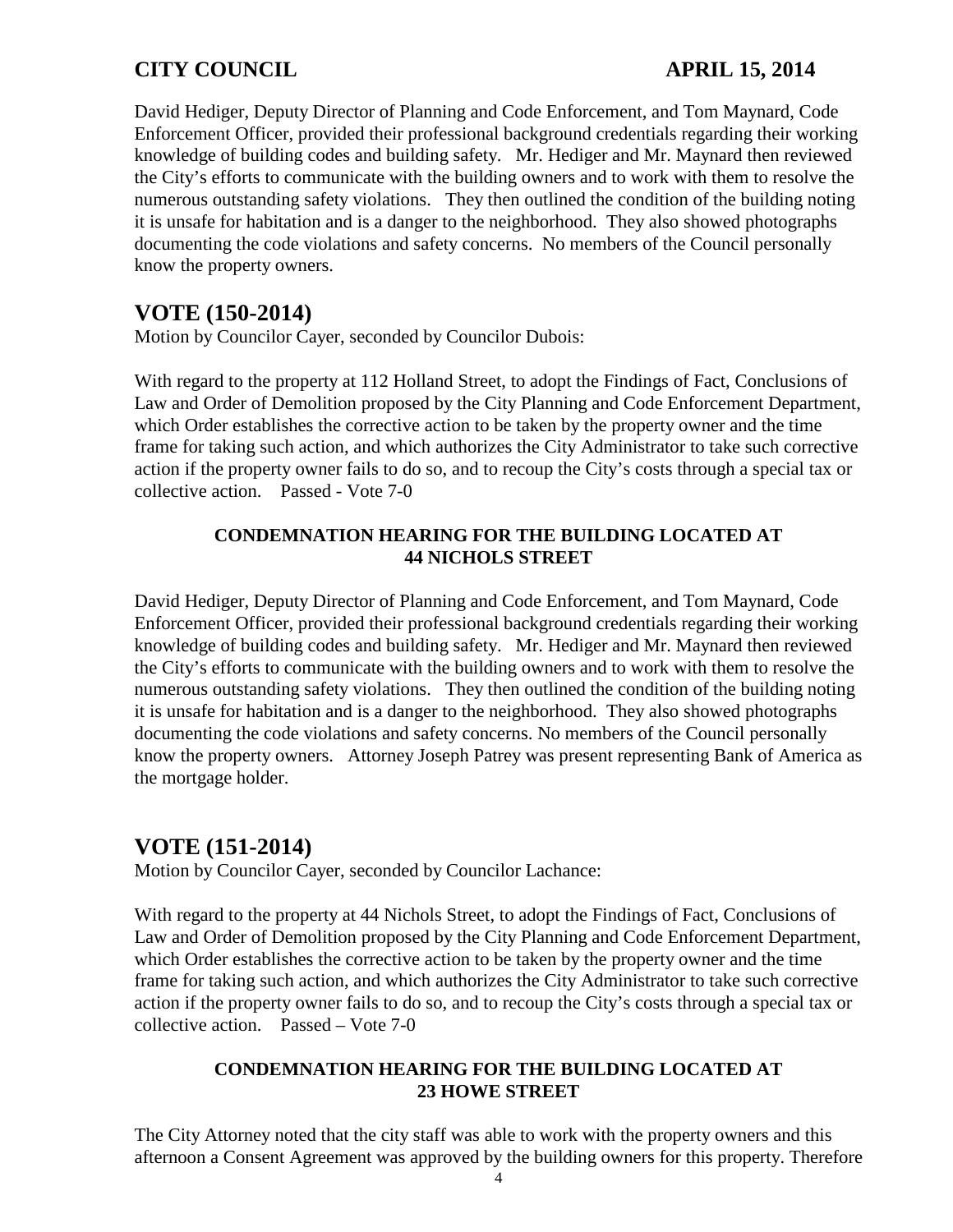no action from the City Council is required at this time and the item was removed from the agenda.

### **ORDER AUTHORIZING THE CITY ADMINISTRATOR TO EXECUTE A JOINT DEVELOPMENT AGREEMENT BETWEEN THE CITY OF LEWISTON AND ST. LAURENT HOUSING ASSOCIATES**

Economic and Community Development Director Lincoln Jeffers provided background information regarding this project. Several residents spoke in favor and against this project. Supporters noted the strong reputation of the developer, quality housing, units with more bedrooms than average, stabilization of neighborhood, mixed income housing, use of available federal funds and need for safe housing. Those opposed cited additional housing units in a rental market that already has empty units, and use of federal development funds puts current landlords in unfair situation and unable to compete. There was a discussion regarding the use of federal housing vouchers and turnover rates.

# **VOTE (152-2014)**

Motion by Councilor Libby, seconded by Councilor Cayer:

To approve the Order authorizing the City Administrator to execute a Joint Development Agreement between the City of Lewiston and St. Laurent Housing Associates:

Whereas, a series of three major fires in downtown Lewiston in April/May 2013 resulted in the loss of over 77 housing units and the displacement of over 200 people; and

Whereas, this area contains the oldest housing stock in the community, with the majority of it built prior to 1940 and many having now lived past their useful life; and

Whereas, the City has aggressively stepped up code enforcement and demolition of blighted properties in this area; and

Whereas, ST. LAURENT HOUSING ASSOCIATES (ST. LAURENT) owns Pierce Place, a 29 unit affordable housing project that was consumed in the April/May 2013 fires; and

Whereas, all 29 units in Pierce Place had commitments for project based Housing Assistance Payments (HAP) which function similarly to the U.S. Department of Housing and Urban Development's Section 8 housing program; and

Whereas, ST. LAURENT has approached the city seeking support to assist in the redevelopment of Pierce Place; and

Whereas, ST. LAURENT wishes to build a \$5 million 29 unit apartment complex which will have project based HAP assistance and in which the majority of the units will be 2 bedroom or larger; and

Whereas, MaineHousing has expressed a willingness to provide a set-aside of Low Income Housing Tax Credits dedicated to Pierce Place so long as the City desires to see the project and provides municipal support to it; and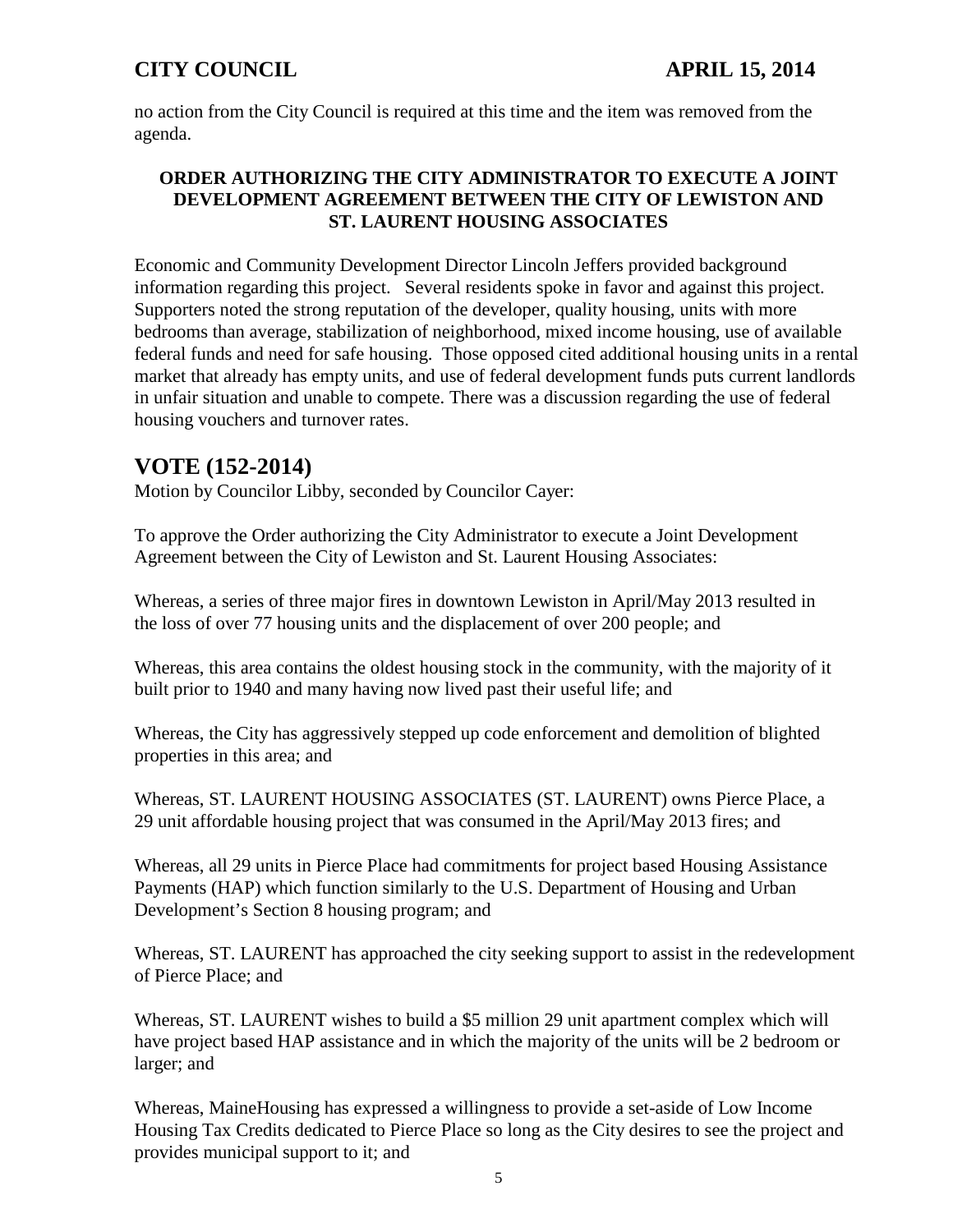Whereas, if financing and development contingencies are met by ST. LAURENT, the City has agreed to acquire and convey 155 Bartlett Street, and 116 and 122 Pierce Street at no cost to ST. LAURENT. If ST. LAURENT acquires 141 Bartlett Street, the City will provide \$200,000 in HOME funds. If 141 Bartlett Street is not acquired, the City agrees to convey 139 Bartlett Street to ST. LAURENT at no cost; and

Whereas, if rebuilt, Pierce Place will replace quality workforce housing lost in the fires, expand the tax base, insure the preservation of HAP assistance for 29 apartments, and help stabilize the neighborhood and set it on the path to recovery;

Now, Therefore, Be It Ordered by the City Council of the City of Lewiston that the City Administrator is hereby authorized to execute the JOINT DEVELOPMENT AGREEMENT between THE CITY OF LEWISTON and ST. LAURENT HOUSING ASSOCIATES in a form substantially as is attached hereto.

Passed - Vote 4-3 (Councilors Dubois, Christ and Lachance opposed)

## **ORDER DIRECTING CITY STAFF TO MOVE FORWARD EXPEDITIOUSLY TO IMPLEMENT VARIOUS LANDLORD ASSISTANCE PROGRAMS**

One speaker suggested that landlord accountability is needed and endorsed the idea of a landlord registration program. The other speaker noted the property tax payers will have to pay for these programs.

## **VOTE (153-2014)**

Motion by Councilor Libby, seconded by Councilor Cloutier:

To approve the Order directing City staff to move forward expeditiously to implement various landlord assistance programs:

Whereas, Councilors Cayer and Libby along with various City staff have been meeting with landlords to develop policies/programs that might effectively address issues of substandard housing and struggling landlords, especially in downtown; and

Whereas, the results of this work were presented to the City Council during a workshop held on April  $1<sup>st</sup>$  and appeared to be well received; and

Whereas, the programs include:

- Increasing the visibility of the City's existing 1-4 unit rehabilitation program which provides 0 to 3% interest rehabilitation loans of up to \$25,000 per unit to properties in the downtown area;
- A new Energy Conservation/Gas Conversion program that is intended to assisted multi-family owners in improving the energy efficiency of their buildings, lowering their costs and assisting in moving these properties toward sustainability;
- On-going demolition efforts designed to address the over-supply of units in the area and which have removed 211 units since 2010 with an additional 43 in process;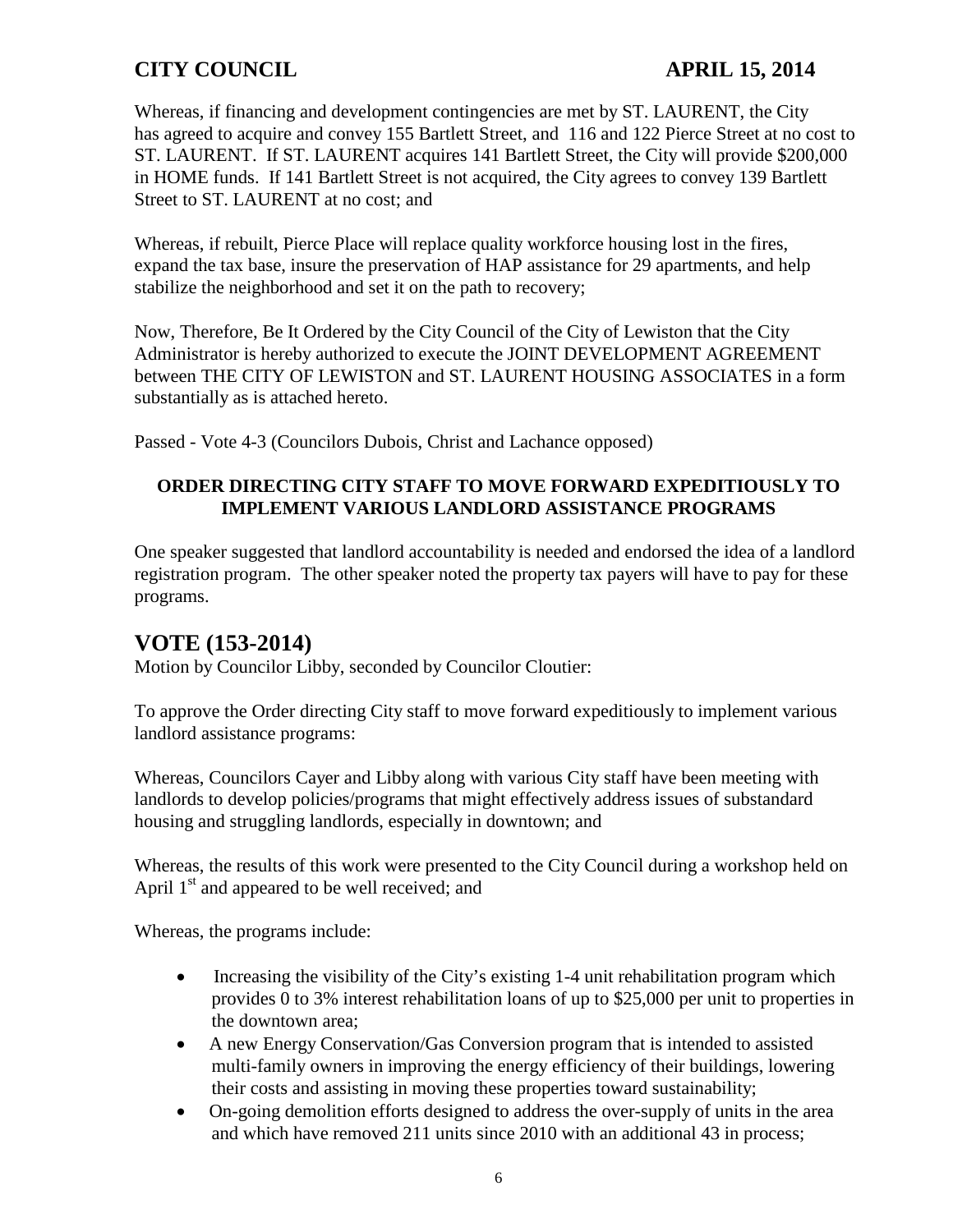- A disorderly property effort by the Lewiston Police Department designed to work cooperatively with property owners to address problem tenants that negatively affect not only those who rent in the same building but those in surrounding buildings and who perpetuate the negative perceptions of areas of our downtown;
- A proposed landlord training program that the City could coordinate but with content provided by others with appropriate expertise and designed to provide less experienced landlords with the tools that they need to become successful, including such items as landlord/tenant relations, lease provisions, requirements of state law, financial planning, etc.; and
- A vacant, abandoned, and distressed rental property program that would provide grants, perhaps in the \$250 to \$500 per unit per year range for up to three years, to qualifying individuals and properties to bring such properties up to code; and
- Capitalizing Landlord Assistance Projects through designating 50% of any taxes received by the City from new subsidized projects toward these various assistance programs;

Now, Therefore, Be It Ordered by the City Council of the City of Lewiston that the City Administrator and his designated staff are hereby directed to move expeditiously to present to formally present various landlord assistance programs to the City Council for its consideration.

Passed - Vote 7-0

#### **BUDGET RECOMMENDATIONS FROM THE FINANCE COMMITTEE REGARDING THE PROPOSED FISCAL YEAR 2015 BUDGET**

The Councilors received the recommendation from the Finance Committee regarding the proposed Fiscal Year 2015 Budget.

#### **REPORT FROM THE SAFE VOICES ORGANIZATION FOR A WAIVER OF FEES REGARDING THEIR JUNE 1 FUNDRAISNG EVENT**

## **VOTE (154-2014)**

Motion by Councilor Libby, seconded by Councilor Dubois:

To adopt the waiver of fees in the amount of \$901 as requested for the Safe Voices fundraising event. Passed - Vote 7-0

#### **REQUEST FROM THE EMERGE FILM FESTIVAL ORGANIZERS FOR A WAIVER OF FEES REGARDING THE USE OF THE LEWISTON PUBLIC LIBRARY FOR THE JUNE 14 EVENT**

## **VOTE (155-2014)**

Motion by Councilor Cayer, seconded by Councilor Libby:

To waive the fees for the rental of Callahan Hall for the Emerge Film Festival to be held on Saturday, June 14. Passed - Vote 7-0